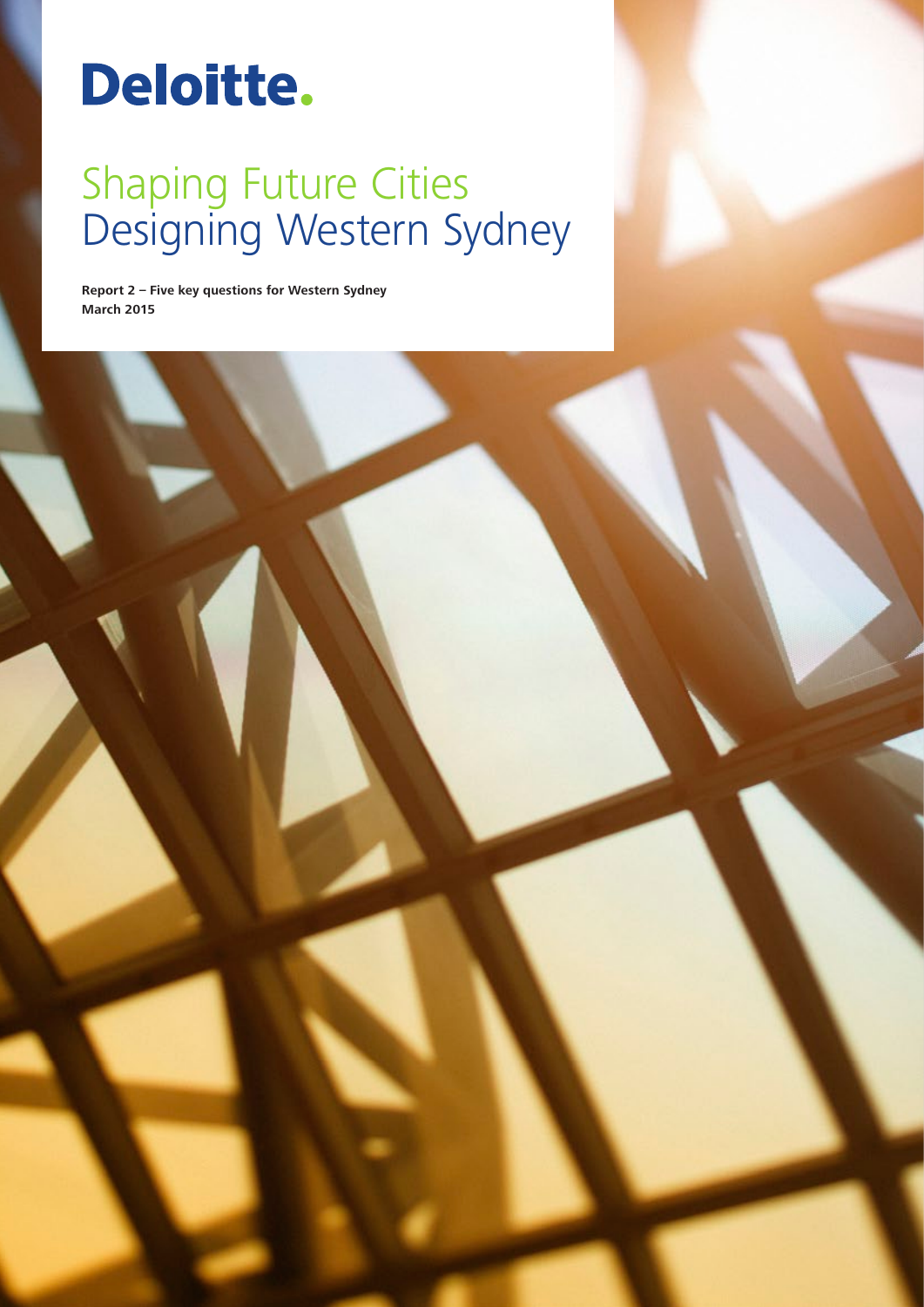Deloitte is facilitating the development of a blueprint for the economic transformation of Western Sydney – a vision that unites multiple stakeholder perspectives on how to transform and restructure the region. In one of the first steps in this process, Deloitte held a workshop at its Parramatta office on 4 March.

Key regional stakeholders were invited to attend the workshop and take part in initial strategy discussions using Deloitte's Design Thinking methodology. The aim was to capture the stakeholders' views and vision to help create the blueprint, Shaping Future Cities – Designing Western Sydney.

The attendees were provided with a discussion document before the workshop, summarising Deloitte's four Building the Lucky Country reports, applying the reports' insights to Western Sydney and stating a core aim for the blueprint: to create 200,000 great new jobs by 2020.

The stakeholders were divided into two groups at the workshop: key business owners and executives in the region, who attended in the morning, and influential Western Sydney public sector policy-makers and politicians in the afternoon. This report summarises the views of both groups of stakeholders.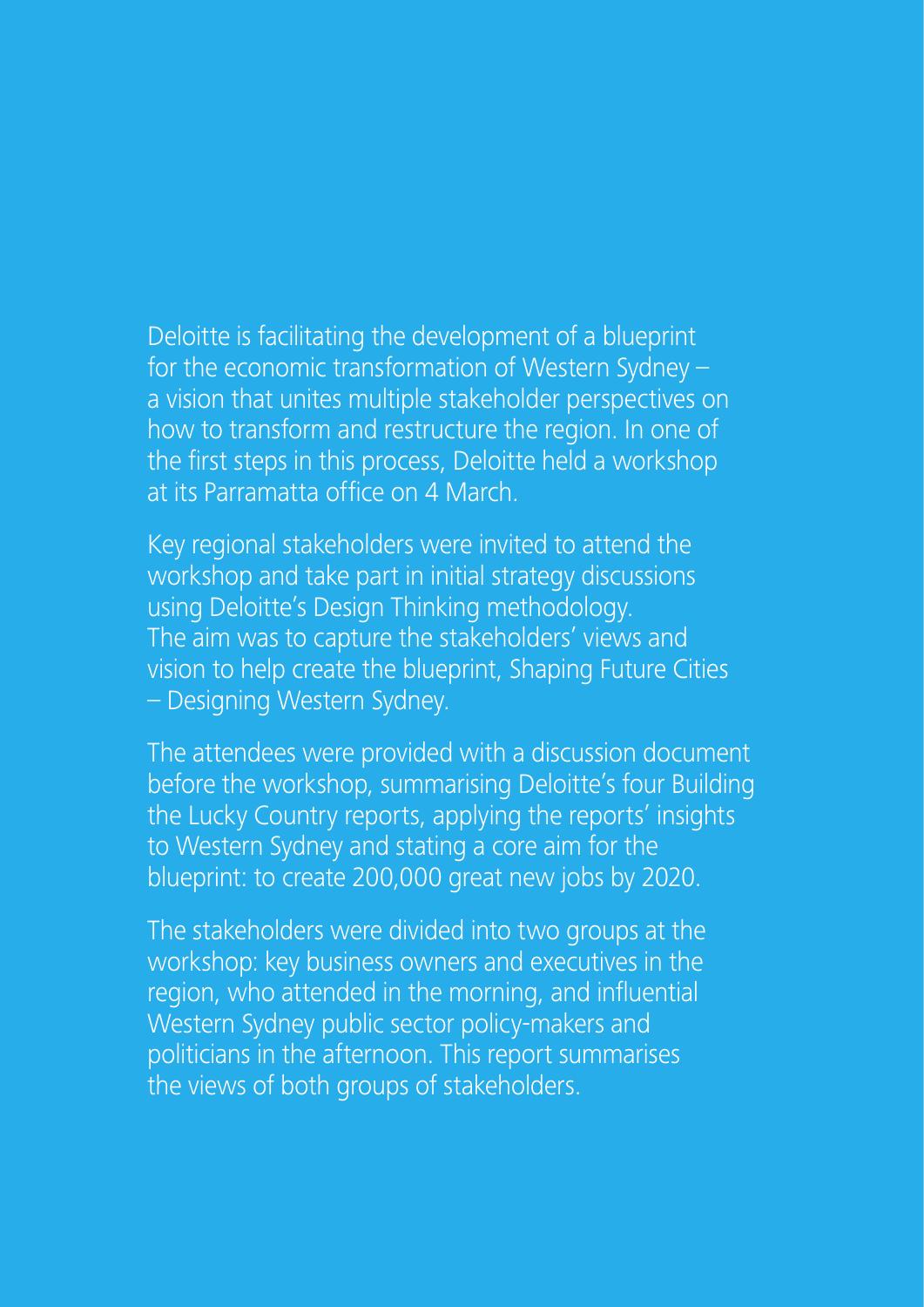## Business leaders' desired outcomes

The business group was asked what outcomes they wanted from the blueprint, and then to consider questions they might have for the public sector decision-makers in the afternoon group. Some key themes emerged:

#### **Learning from other cities**

There was a general consensus among the business group that Western Sydney decision makers could learn from other cities around the world. Comments included:

- *"It would be interesting to look at international examples that have gone through this type of transformation already, such as Canary Wharf and Stratford in London."*
- *"There are people from the UK with experience in building those expanding cities – like Tim Williams at the Committee for Sydney – and we can definitely learn from them."*
- *"You've a city like Newcastle [NSW], which a decade or so ago had to reinvent itself from being a steel city. Can we learn from how it went about its reinvention?"*

However, some attendees urged a cautious approach:

- *"We should benchmark Western Sydney against international examples, but we need to define the city carefully and not spread ourselves too thin."*
- *"We have to be careful not to compare apples with oranges. There's been plenty of talk about how to turn cities into another Silicon Valley, but is that realistic? It has to be authentic."*

#### **A long-term vision**

A number of business leaders emphasised the importance of business and government groups working together for a long-term vision for the region. Comments included:

- *"I want to get a real understanding of where we're at right now, and where people think we should be going."*
- *"There's a lot of voices out there and we need collaboration between all these groups so that we can achieve long-term goals."*
- *"We need a vision for Western Sydney what it will look like in, say, 2030, and how we get there collectively."*
- *"We need to be in it for the long term and even be prepared to fail. Canary Wharf's transformation failed and required a major reboot before becoming the success that it is today."*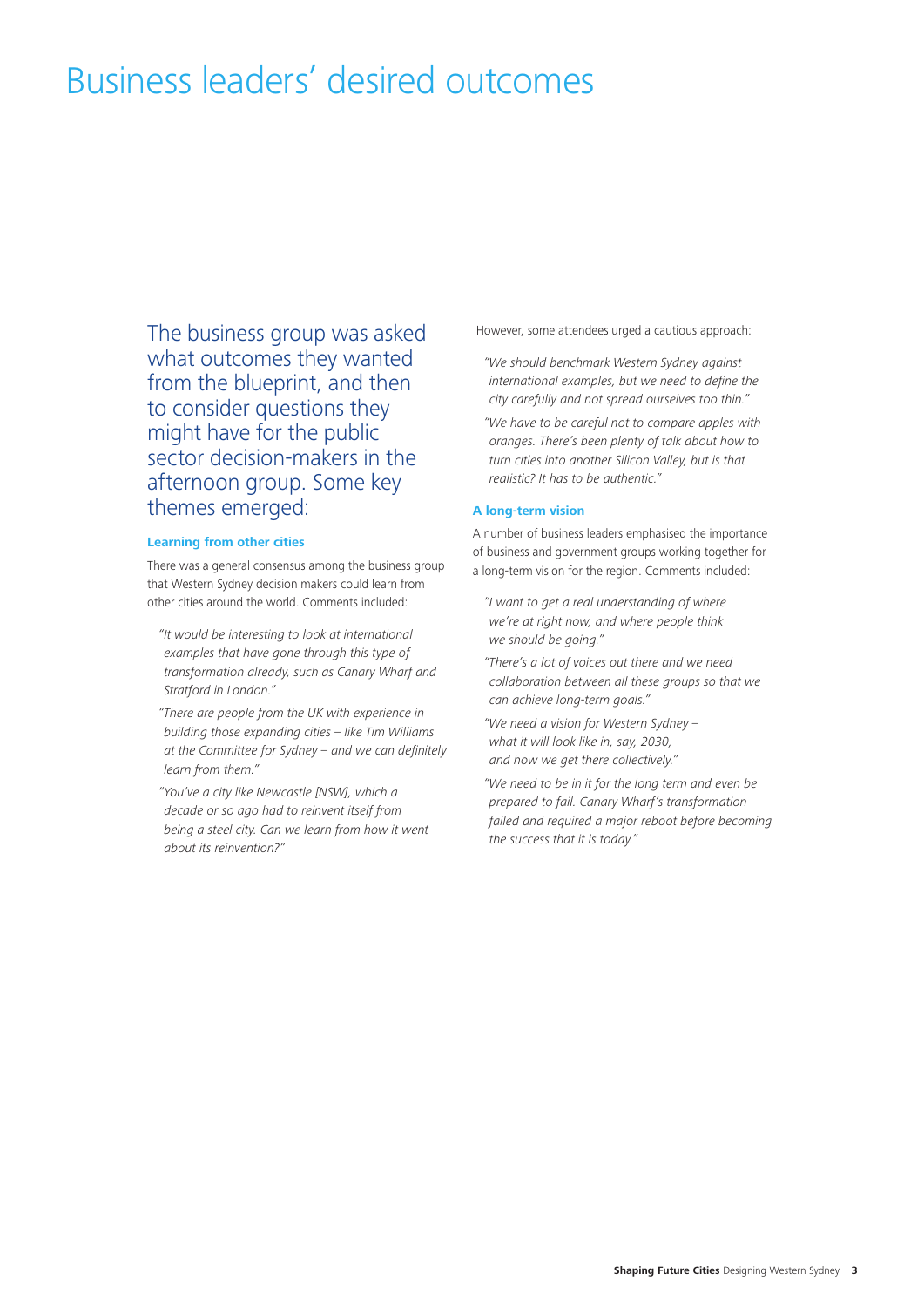#### **Short-term catalysts and the transition**

Several business leaders said that while long-term vision was important, short-term initiatives were also vital. They acknowledged infrastructure projects such as the Badgerys Creek airport and the WestConnex motorway project would bring growth and jobs to the region over the next 10–15 years, but they also pointed to the need for more immediate 'catalyst' projects. Comments included:

- *"2030 is a long way away when you consider most businesses work on five-year plans at best. We need to have short-term catalysts to ensure businesses survive to create the jobs of the future."*
- *"We need to create jobs for today while preparing for the jobs of the future. And then how do we handle the transition to the future business and workplace? We're not going to be able to leap where we want to be in 2030."*

#### **Key sectors and opportunities**

A number of business leaders agreed on the need to find "where our biggest growth opportunities lie" and "what sectors are going to drive jobs growth." Other comments included:

- *"Opportunities are great but they can derail you if you've got too many of them. We need to be selective, and choose what we are doing and what we are not doing."*
- *"It's about trying to find the niches that will set us apart, because today so many products have become commodities. How do we identify those niches and how do we get into them?"*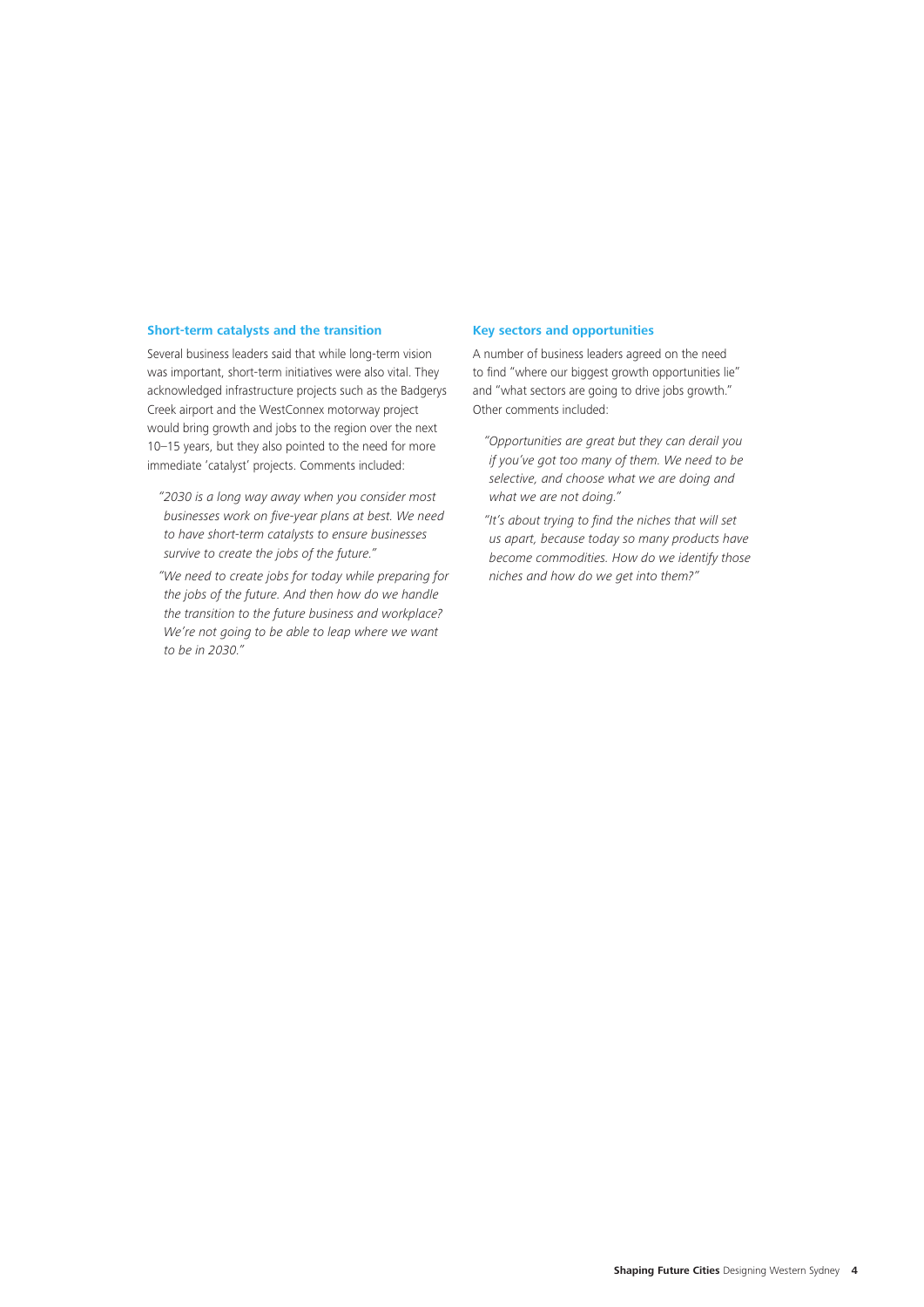#### **Sovereign risk and other threats**

A number of business leaders stressed the importance of identifying threats as well as opportunities. Comments included:

*"Who do we see ourselves competing with again? Is it Sydney CBD, is it other regional cities in Australia or is it globally?"*

*"Sovereign risk is a real threat to longer-term planning. A change of government can completely undermine those plans. Infrastructure projects can be wiped out by a change of government."*

*"How do we get sustainable political and leadership buy-in to see longer-term strategies through?"*

#### **Future jobs and skills**

Some business leaders raised issues related to reaching our job growth target. Comments included:

- *"What are the jobs of our future city going to look like, and what are the skills that are required for those jobs?"*
- *"We have people in Western Sydney who are very qualified and experienced, and they're not getting jobs. And as business leaders, it's often hard to find the right people for our jobs. There's got to be a better way for local employees and employers to connect."*
- *"What needs to happen in schools, universities and TAFEs to ensure students in year 11 or 12 will have jobs when they finish their education? And what are they going to do in 10–15 years' time? How are they going to transition into new jobs?"*

*"How do we build the skills in our residents, because if those jobs are going out of Western Sydney, that's going to affect our growth."*

#### **Western Sydney's brand**

To foster jobs growth, we need to attract more investors, businesses and people to Western Sydney. Comments included:

- *"I think there's a broader conversation to be had about what does Western Sydney stand for, what is that brand, and who do we want to be? What is the story that we take to the world?"*
- *"We need a clear, compelling value proposition. If I'm sitting in China or the northern beaches, why should I set up a business here? Why is this place the future for my family? What's the tagline that everyone can agree: 'Yes, that's what Western Sydney is about'?"*
- *"It's about liveability, having infrastructure like sporting facilities and museums, ensuring Western Sydney has everything to offer its community."*

#### **What's stopping us now?**

As one business leader said: "I've been hearing about the opportunities in Western Sydney for years, but I've never really seen them come to fruition."

So what is stopping the region from reaching its potential?

Deloitte's Theo Psychogios posed some key questions: "I'm interested to know from business leaders across different industries: what are your needs, what's stopping you from investing in Western Sydney and taking advantage of these opportunities? Is it an information gap? Are there internal concerns? Is the region missing fundamental building blocks that you need?"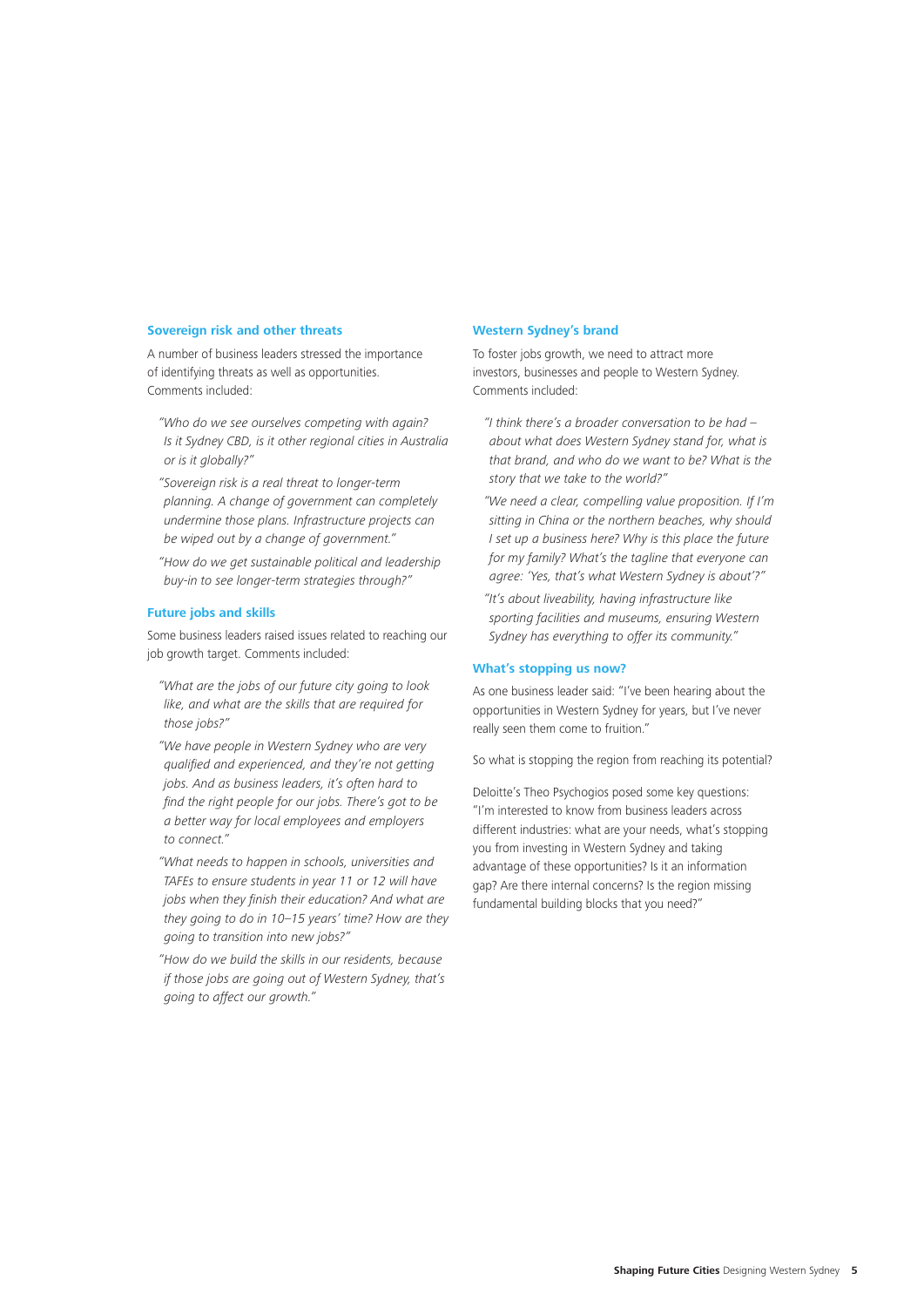## Government leaders' proposed solutions to key questions

The business leaders in the morning workshop were tasked with coming up with five key questions for the public sector group to answer in the afternoon session. The questions were required to follow the Design Thinking format of: How is who going to do what and why? The public sector leaders were asked to find solutions to those questions using Design Thinking diagrams.

The business group's five key questions focused on the Western Sydney brand, community, workers, industry and future strategy.

#### **1. The brand**

How can the state government and our innovative business leaders co-design and implement a transformative strategy to shift the current poor image of Western Sydney so that more stakeholders invest in the region in ways that will create 200,000 great new jobs by 2020 or sooner?

Potential solutions included:

- Focus on the reality of Western Sydney with a detailed profile of the region
- Identify the reasons why there's a perception problem
- Create a marketing strategy and set up a task force to improve the region's image
- Promote the region's success stories, particularly international successes
- Find role models and mentors who can inspire others to succeed
- Use spatial metaphors for successful precincts, like the health precinct and the Olympic corridor, and expand those metaphors to other future specialised areas, such as an innovation corridor
- Maintain momentum with continued investment and political certainty.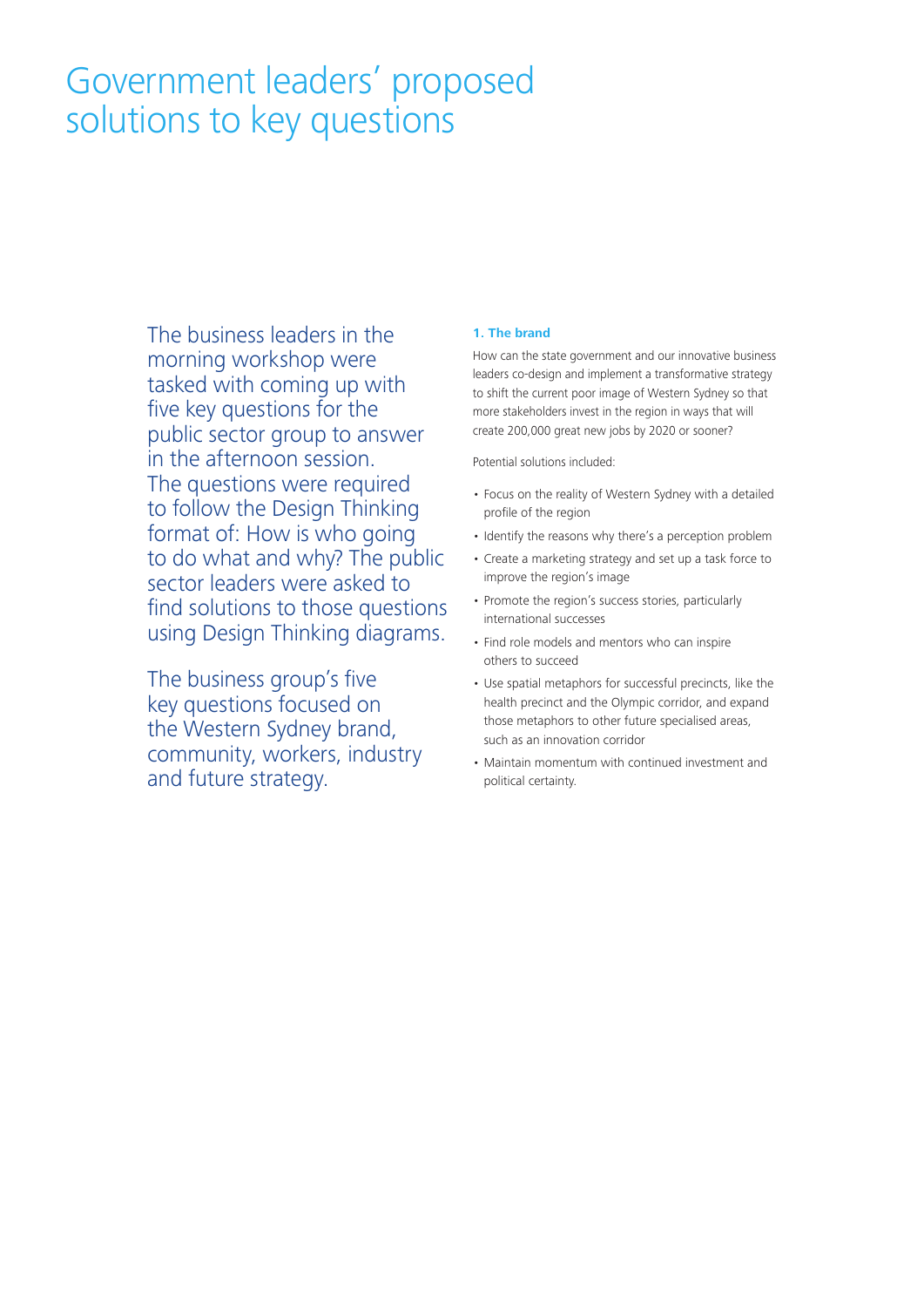#### **2. The workers**

*How can the state government and other interested parties create useful/usable connections for workers so that employers are willing to invest in Western Sydney?*

Potential solutions included breaking down workforce participation barriers:

- Prioritise the region's transport problems, particularly the north-south traffic congestion and high dependency on private vehicles
- Work towards a more amenable and liveable city, so that people want to live as well as work in Western Sydney
- Address the salaries gap between what a person can earn in the Sydney CBD and in a similar job in Western Sydney
- Implement training solutions for immigrationrelated issues, such as the language barrier and the disconnect between the skills required for migration and the skills actually needed for employment
- Address the imbalance between trade and university graduate careers, such as educating migrant parents who think trades are unsafe workplaces.

Break down the barriers to investing in Western Sydney, options included:

- Commission research to gain much more detailed information on Western Sydney's comparative advantages and supply chain strengths, and where skilled workers live and work
- Use this new information to feed into strategies for targeted investments and promotions to attract more businesses from interstate and overseas
- Address the brain drain of university graduates from west to east, so that employers have access to more skilled workers in the region
- Make apprenticeship and traineeship easier for employers, such as aggregating or simplifying the many training-based websites.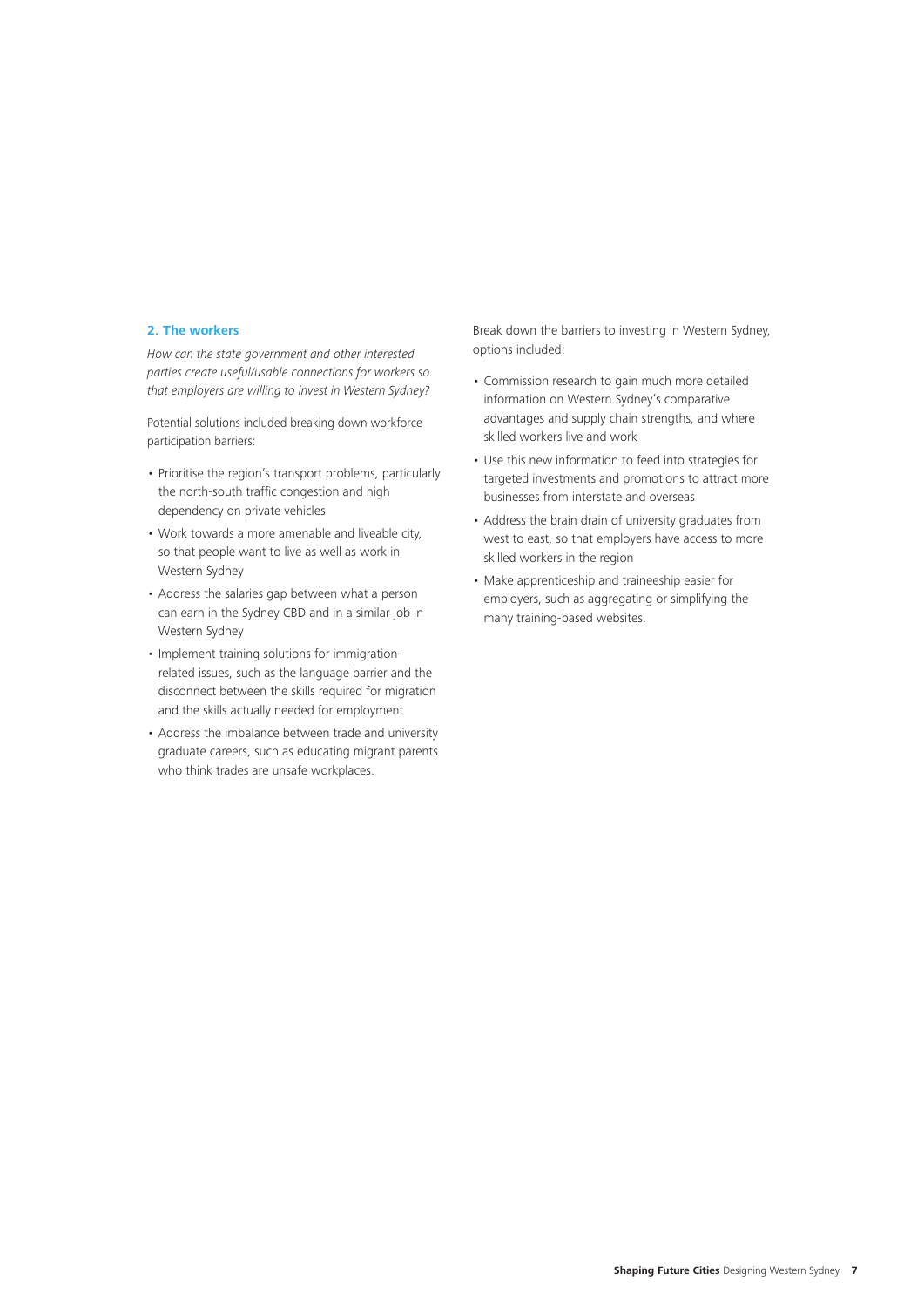#### **3. The community**

*How can city councils create the vibe to encourage young people to live, work and play in Western Sydney so that the region becomes a magnet and the destination of choice?*

To help "bring the young people home", proposed solution included:

- Create a fashion precinct that plays to the region's multicultural strengths by attracting fashion retailers from around the world and flagship stores to the region, and launching a Western Sydney multicultural fashion week
- Create a music hub by taking advantage of the noise regulations in other parts of Sydney and encouraging live music venues in Western Sydney
- Encourage and promote food precincts with modern ethnic restaurants and eateries, backed by destination marketing and a 'food month' event
- Encourage more recreation facilities, including extreme sports, as well as popular spectator sporting events such as football
- Allow greater housing and architectural diversity, including more executive housing, funky public buildings and mixed-use areas, backed by facilities such as convenient childcare
- Introduce and promote a tagline to rival Melbourne's: 'Western Sydney – your place of discovery.'

#### **4. The industry**

*How can politicians and federal and state government agencies facilitate, support and not obstruct the health and medical research sector so that it delivers significant long-term value to the people of Western Sydney?*

To solve this problem, the public sector group designed a campaign that could be applied to any industry, by:

- 1. Creating a business case and identifying key 'who, what, why and when' reasons for decision-makers to get involved with an industry plan
- 2. Identifying the key decision-makers needed to help implement the plan, including federal and state ministers in portfolios such as roads and transport, education and training, housing, zoning, foreign affairs, trade, treasury and finance.

The key to the industry plan's success would be making it accessible to employees, the local community and all other stakeholders, so the plan would encompass:

- School participation and syllabuses
- Higher-education involvement with university curriculums and partnerships
- Local housing availability and zoning changes
- Other practical considerations such as transportation to the precinct.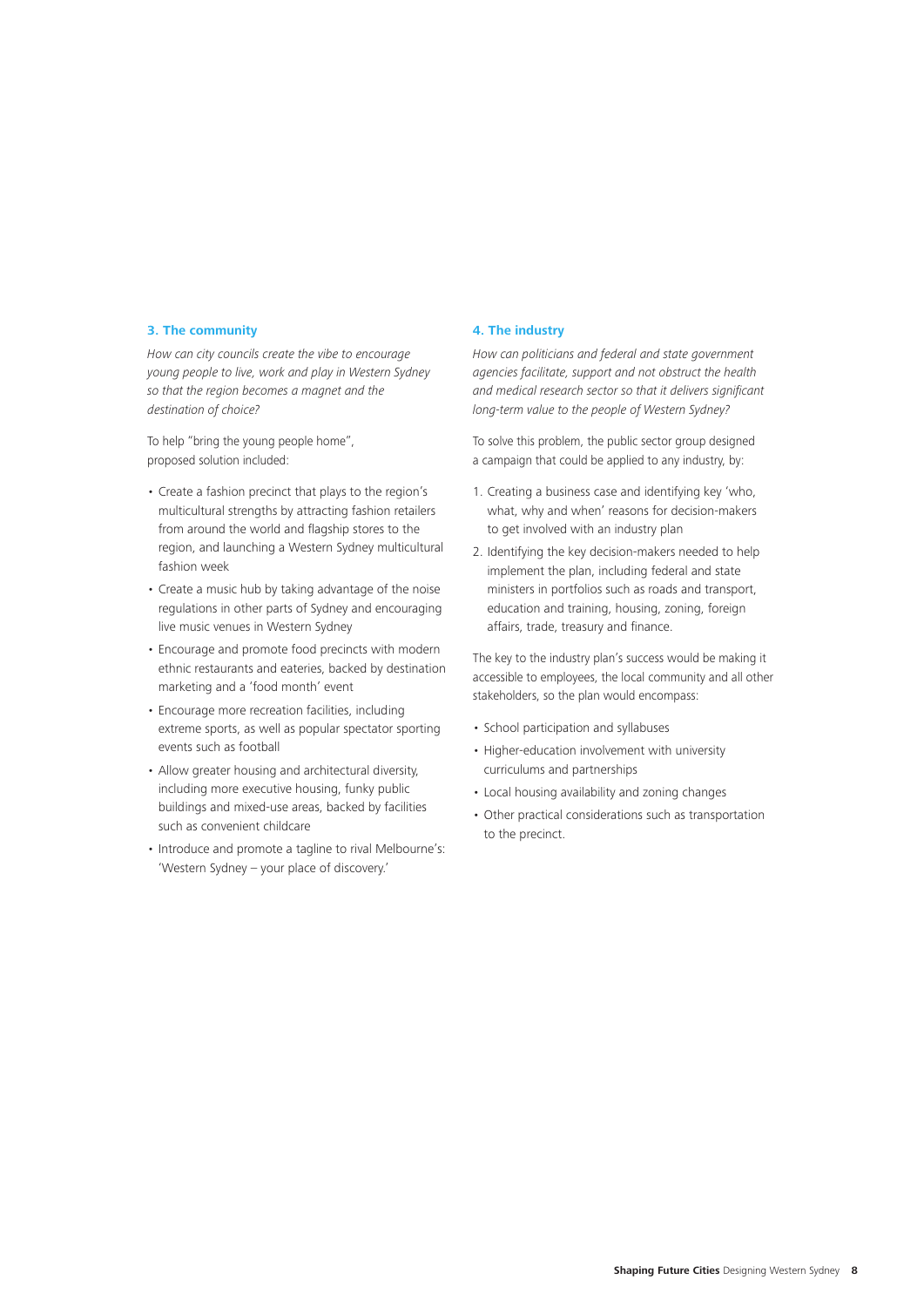To ensure the local health industry is accessible for public sector and private equity investors, the plan would need federal and state government involvement to:

- Apply planning reforms to build a health precinct an ecosystem where people can work, live and study
- Promote the Western Sydney health sector overseas and interstate
- Encourage investment by creating tax and investment incentives
- Encourage research and development with intellectual property initiatives
- Foster a world-class industry that can export healthbased skills and education.

#### **5. The strategy**

*How do we create a united blueprint for Sydney that leverages the sum of our city's parts so that business understands the opportunities and where to invest?*

To create such a blueprint, the public sector group advocated refocusing the NSW Government's recently announced Greater Sydney Commission on Western Sydney, as well as giving the new organisation full independence and greater powers so that it would:

- Be accountable to the NSW parliament, not the government, so it's out of the election cycle
- Have a guarantee of 50 years of funding, with buy-in from federal, state and local governments
- Have the best global talent, including a highly respected, independent commissioner
- Have a private sector approach to management, including a focus on return on investment
- Have a localised plan that's fit for purpose for Western Sydney
- Have the authority to cut red tape and zoning regulations, so it can get projects to market quickly
- Be able to offer corporate incentives and tax breaks, and bring certainty to investors
- Become a model for future city development around Australia
- Have a vision, be bold and be an incubator for shortand long-term ideas
- Have strong values and a charter of service to ensure the organisation is communicative and has the best standards of governance.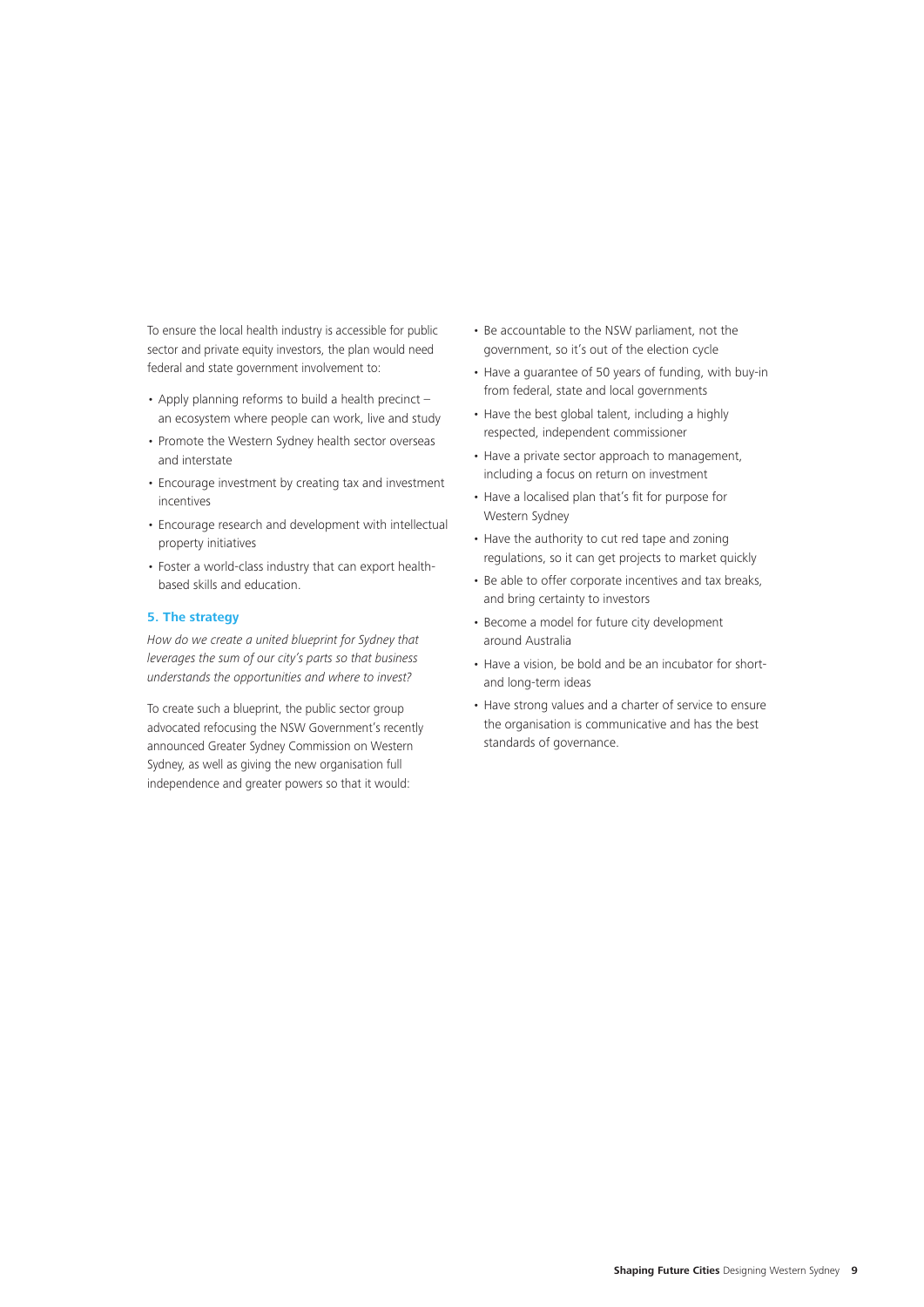## Answering the big questions

The discussion document posed some important questions that need to be addressed if we are to create 200,000 jobs by 2020.

#### **What will Western Sydney's next waves be?**

The discussion document identified five future growth sectors for Western Sydney: tourism, international education, agribusiness, wealth management and health.

No-one at the workshop disagreed with the inclusion of any these sectors, although there were some clear winners among attendees. When the public sector group was asked to identify the key opportunities:

- The most common responses were health, medical research and biotech
- Other sectors were identified including aviation and transport (after completion of Badgerys Creek airport), high-tech, specialised manufacturing, food technology, clean energy, sports, design, arts and entertainment
- Support industries were mentioned, including education, aged care, retail and finance to serve the huge Western Sydney market
- Geographical targeting was another common theme, focusing on key centres such as the 'river cities' and specialised precincts for sectors such as health, and technology and innovation.

#### **How do we get more visitors to come, to stay longer and to spend more in Western Sydney?**

This was not specifically addressed, although the brand and community solutions described above would be relevant.\*

#### **How do we make Western Sydney the number one destination in NSW for international students?**

Again, this was not specifically addressed, but the brand and community solutions described above would be applicable.\*

#### **How can the region best leverage opportunities in agribusiness?**

This was not specifically addressed.\*

#### **How can Western Sydney build on its existing strengths to develop a larger, more internationally competitive health and wellness economy?**

This was answered in the industry solution described above.\*

#### **How will Western Sydney use its latent human resources to attract enough workers and grow?**

The workers, brand and community solutions described above would be highly relevant here.\*

#### **What wealth management services will Western Sydney deliver, and how and where will they be delivered?**

This was not specifically addressed.\*

\* These questions will be addressed in the next phase of Shaping Future Cities, as Deloitte works with private and public sector communities to breakdown industry themes and clarify the key issues that Western Sydney needs to solve.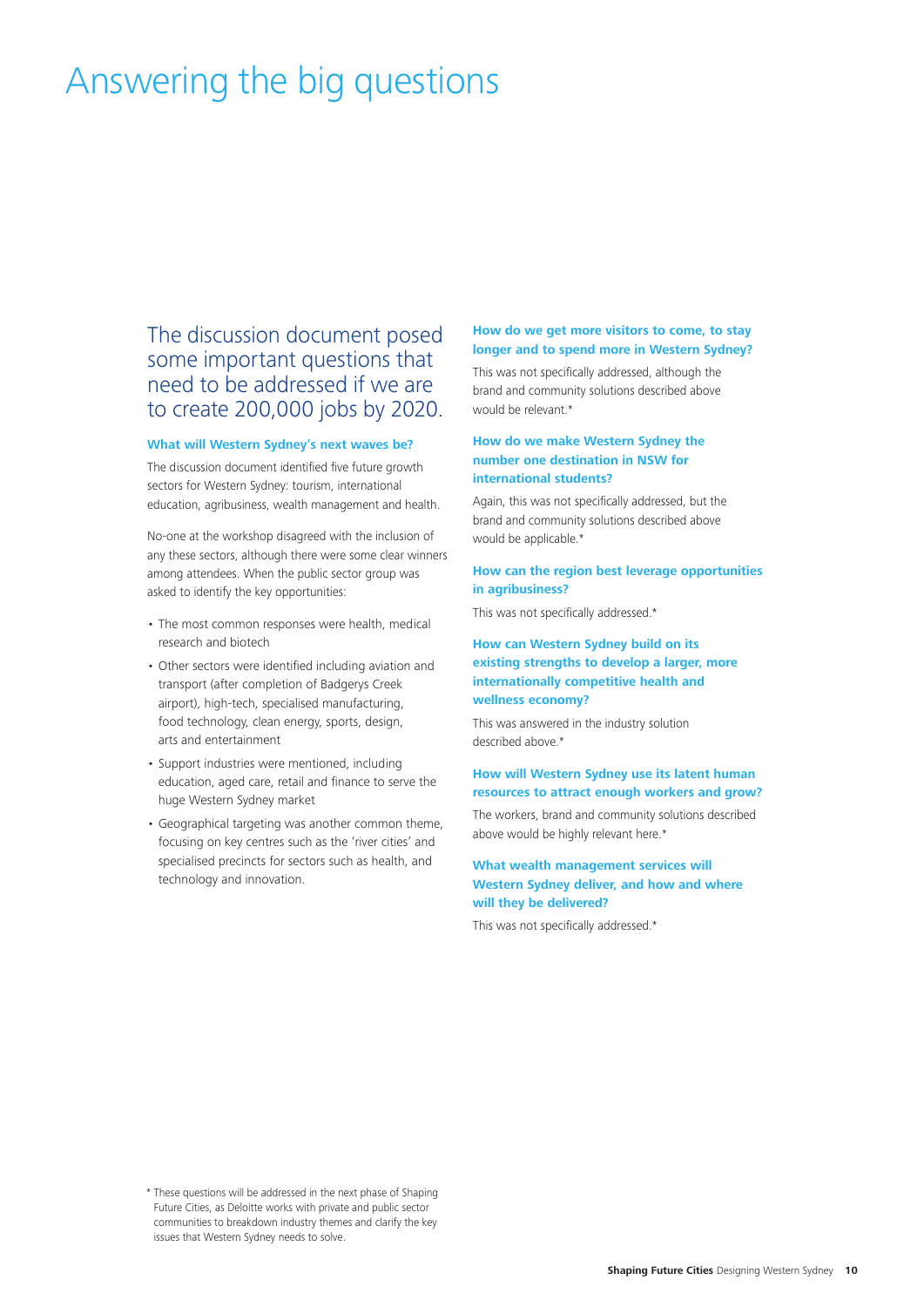#### **What digital impacts will present unique challenges and benefits for Western Sydney? And how will the region take advantage of disruptive opportunities?**

This was not specifically addressed.\*

#### **How do we reduce the red tape holding back our productivity?**

The strategy solution described above addresses this issue.

Also, the public sector group was asked about the broader issue of what's stopping Western Sydney from reaching its potential. Responses included:

- Lack of confidence and low self-esteem as a region
- Poor image, particularly in comparison to other Sydney areas, which has a direct impact on investment in the region
- Lack of business cases and an overall strategy to attract investment
- Using old world models for a new world, resulting in a fear of taking risks
- Short-term expectations for long-term projects, and lack of vision and long-term strategies, largely due to election cycles.

<sup>\*</sup> These questions will be addressed in the next phase of Shaping Future Cities, as Deloitte works with private and public sector communities to breakdown industry themes and clarify the key issues that Western Sydney needs to solve.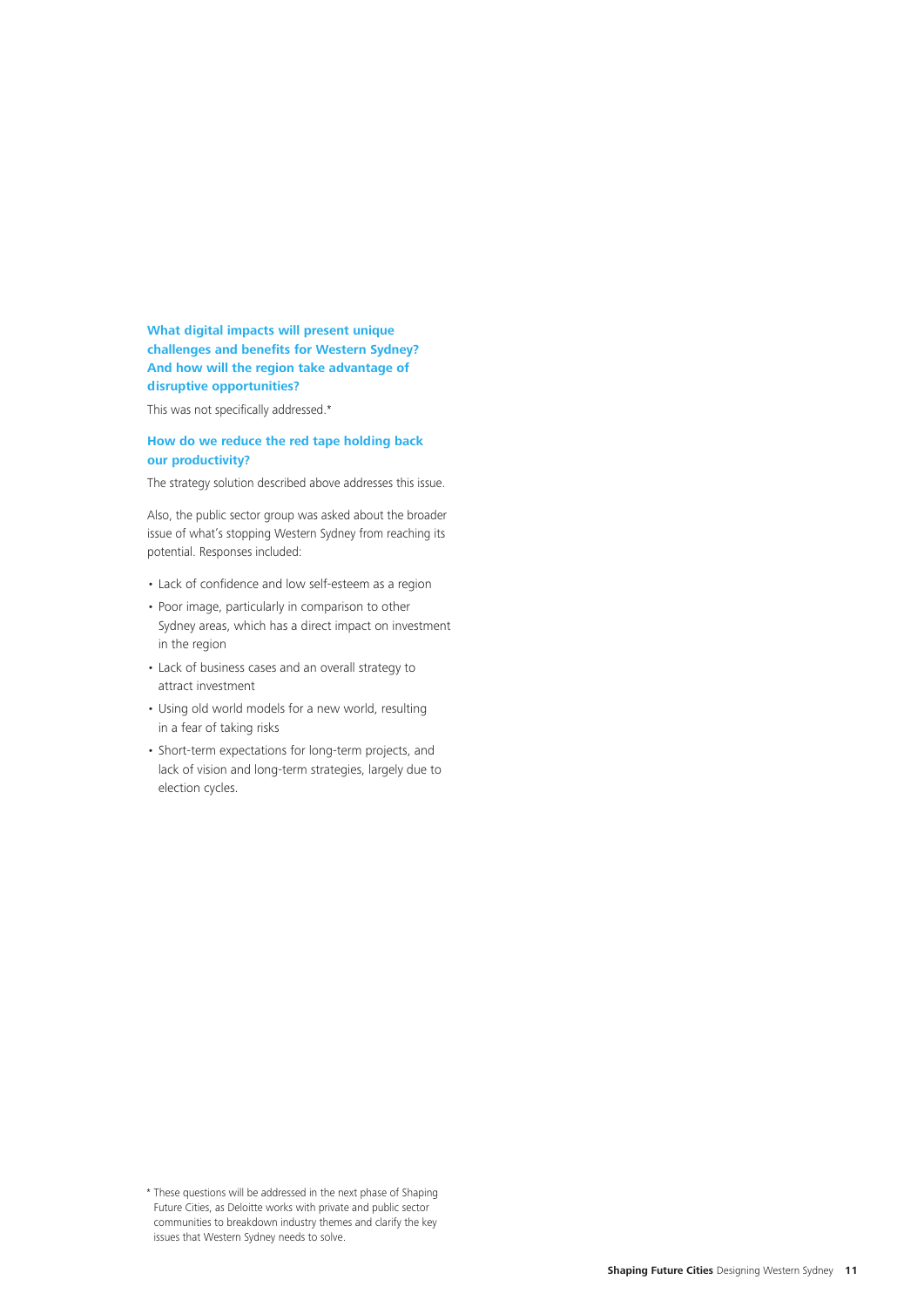### Next steps

To progress Designing Western Sydney, Deloitte will be holding five focus groups to discuss, discover and test ideas that will shape the development of a blueprint for the transformation of Western Sydney. Dates and topics include:

| <b>Date</b>     | <b>Topic</b>                                                                                | <b>Venue</b>                                                                     | <b>Time</b>           |
|-----------------|---------------------------------------------------------------------------------------------|----------------------------------------------------------------------------------|-----------------------|
| 1st April 2015  | What economic trends<br>and policies will shape<br>Western Sydney's future?                 | Deloitte Parramatta<br>Eclipse Tower, Level 16,<br>60 Station Street, Parramatta | $9:30am - 11:30am$    |
| 15th April 2015 | What industries and precincts<br>will most likely shape Western<br>Sydney's future?         | Deloitte Parramatta<br>Eclipse Tower, Level 16,<br>60 Station Street, Parramatta | $9:30am - 11:30am$    |
| 29th April 2015 | What catalyst initiatives<br>and projects will shape<br>Western Sydney's future?            | Deloitte Parramatta<br>Eclipse Tower, Level 16,<br>60 Station Street, Parramatta | $9:30$ am $-11:30$ am |
| 13 May 2015     | What role will skills, talent and<br>innovation play in shaping<br>Western Sydney's future? | Deloitte Parramatta<br>Eclipse Tower, Level 16,<br>60 Station Street, Parramatta | $9:30am - 11:30am$    |
| 27th May 2015   | To be advised                                                                               | Deloitte Parramatta<br>Eclipse Tower, Level 16,<br>60 Station Street, Parramatta | $9:30$ am $-11:30$ am |

If you would like to attend a particular workshop please email Victoria Mulcahy directly at **vmulcahy@deloitte.com.au** 

Following these focus groups, a larger Design Workshop will be held to formulate and agree the blueprint's draft actions, partnerships and initiatives that will shape Western Sydney's economic future. The final Design Workshop will be held in June 2015, date to be advised.